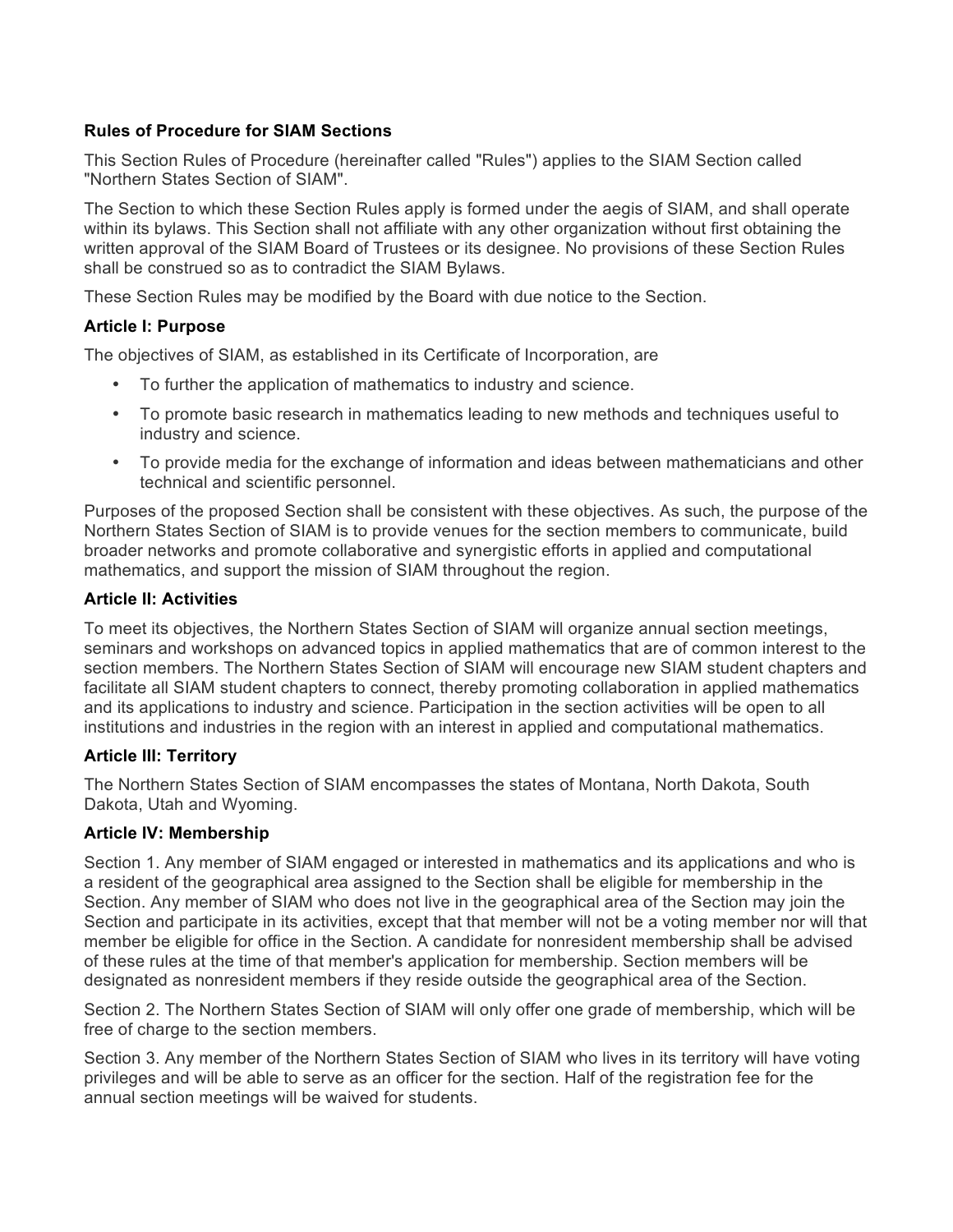Section 4. A section member can terminate the section membership by sending a formal email notification to the Section Executive Committee (see Article VI). Members who forfeit their membership will lose their voting privileges and will no longer be eligible to serve as an officer.

## **Article V: Officers**

Section 1. The Section shall have a President, Vice President, Secretary and Treasurer. The Secretary and Treasurer may be combined into a single office. The section may establish additional officers if needed. Officers shall be regular members of SIAM in good standing.

Section 2. The President of the Section shall preside at the business meetings of the Section and the meetings of the Section Executive Committee, if any (see Article VI). In the absence of the President, the Vice President shall assume the duties of the President. In the absence of the latter, the Secretary shall assume said duties.

Section 3. The Secretary shall keep a record of the affairs of the Section, handle correspondence, and submit an annual report of Section activities to the Secretary of SIAM by January 15 of each year, which report shall be suitable for providing the basis of a publication in SIAM News or its equivalent.

Section 4. The Treasurer shall receive and take custody of Section funds, and shall submit an annual Treasurer's Report and other financial reports, as requested, to the Treasurer of SIAM. The annual Treasurer's Report shall be prepared as of December 31 and shall be transmitted to the Treasurer of SIAM by no later than January 15 of the year following.

Section 5. The terms of the officers of the Northern States Section of SIAM are two years, starting from January 1st of the first year and ending on December 31st of the second year. Re-election of each officer for one additional term is permissible. The terms of the officers will be staggered; the elections for president and secretary will be held in one year while elections for vice president and treasurer will be held the year after. The terms of the founding officers may be extended to three years to assist with staggered terms.

## **Article VI: Executive Committee**

Section 1. The Section will be managed by an Executive Committee consisting of the incumbent officers and the most recent retired president. The chair of the Executive Committee is the current president of the Northern States Section of SIAM.

Section 2. Any vacancy of the Executive Committee for the unexplored term should be filled through a section election.

## **Article VII: Other Committees**

Section 1. No other permanent Committees are formed for the Northern States Section of SIAM.

## **Article VIII: Meetings**

Section 1. In addition to the annual section meeting, the Northern States Section of SIAM may organize other technical meetings, workshops and seminars for advanced topics of common interests of the section members. The section will facilitate the SIAM student chapters in the region to connect together and help coordinate common scientific meetings for them. The number and times of these meetings are not specified.

## **Article IX: Elections**

Section 1. Section elections shall be by email or web ballot through SIAM HQ, or by secret ballot at the annual Section business meeting. The winners of the election shall be determined by the plurality of the